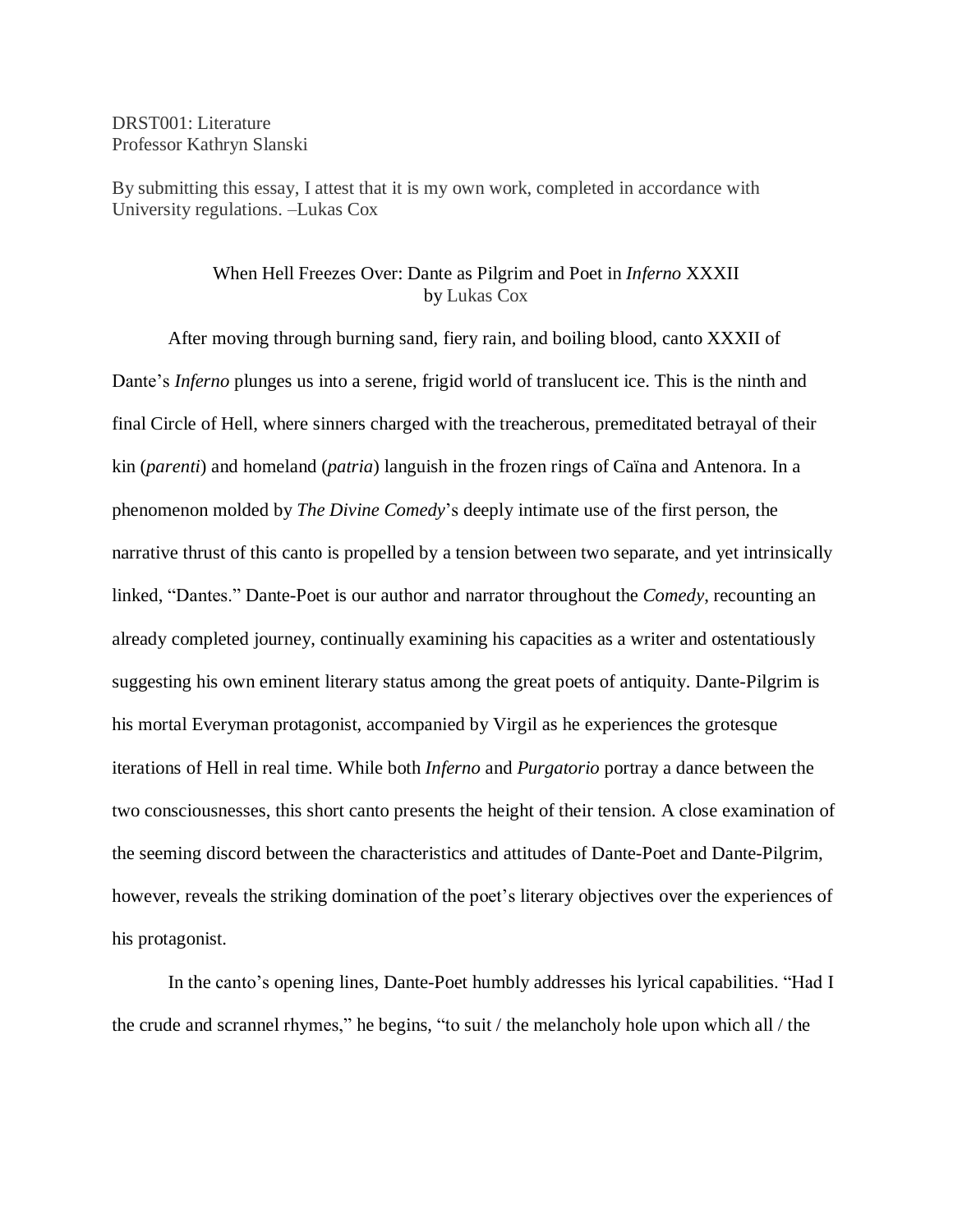other circling crags converge and rest, / the juice of my conception would be pressed / more

fully;" and yet,

 $\overline{a}$ 

because I feel their lack, I bring myself to speak, yet speak in fear; for it is not a task to take in jest, to show the base of the universe nor for a tongue that cries out, "mama," "papa." But may those ladies now sustain my verse who helped Amphion when he walled up Thebes, so that my tale not differ from the fact.<sup>1</sup>

Dante-Poet is deeply troubled by the ostensible inadequacy of his lyrical capacities in the face of such a momentous task: he has to describe the "base of the universe," after all, and he is exceedingly afraid that he'll get it wrong. These qualms stem from his strict sense of poetic truth-telling, one that attempts to match visceral, sensate experiences with their "suitable" semantic connotations — all with the goal of adhering to the "facts." In this declared commitment to accuracy, Dante-Poet appears modest, self-doubting — indeed, he asks for artistic aid from the Muses for the first time since the beginning of the poem.<sup>2</sup> And of course, it is the truth of his *protagonist's* experiences that he tries so hard to convey — the "facts" of the tale are the observations and actions of Dante-Pilgrim. In this light, then, these opening lines already reveal a serious tension between the two poles of identity: Dante-Poet is afraid that he can no longer follow Dante-Pilgrim into the new circle, that the power of his poetry does not extend to the bottom of Hell.

Placed in the Ninth Circle, Dante-Pilgrim's actions and reactions in conversation with an irreverent sinner initially seem to amplify this tension. Walking along the frozen river Cocytus,

<sup>1</sup> Dante, *Inferno*, trans. Allen Mandelbaum (Bantam Classics: 1982), 293.

<sup>&</sup>lt;sup>2</sup> Ironically, of course, this invocation and Dante's general professions of poetic deficiency cleverly serve to *magnify* the immensity of the moment and the path ahead; and we know from the rest of the canto that Dante-Poet *is*, in fact, able to convey Dante-Pilgrim's voyage with admirable lyricism.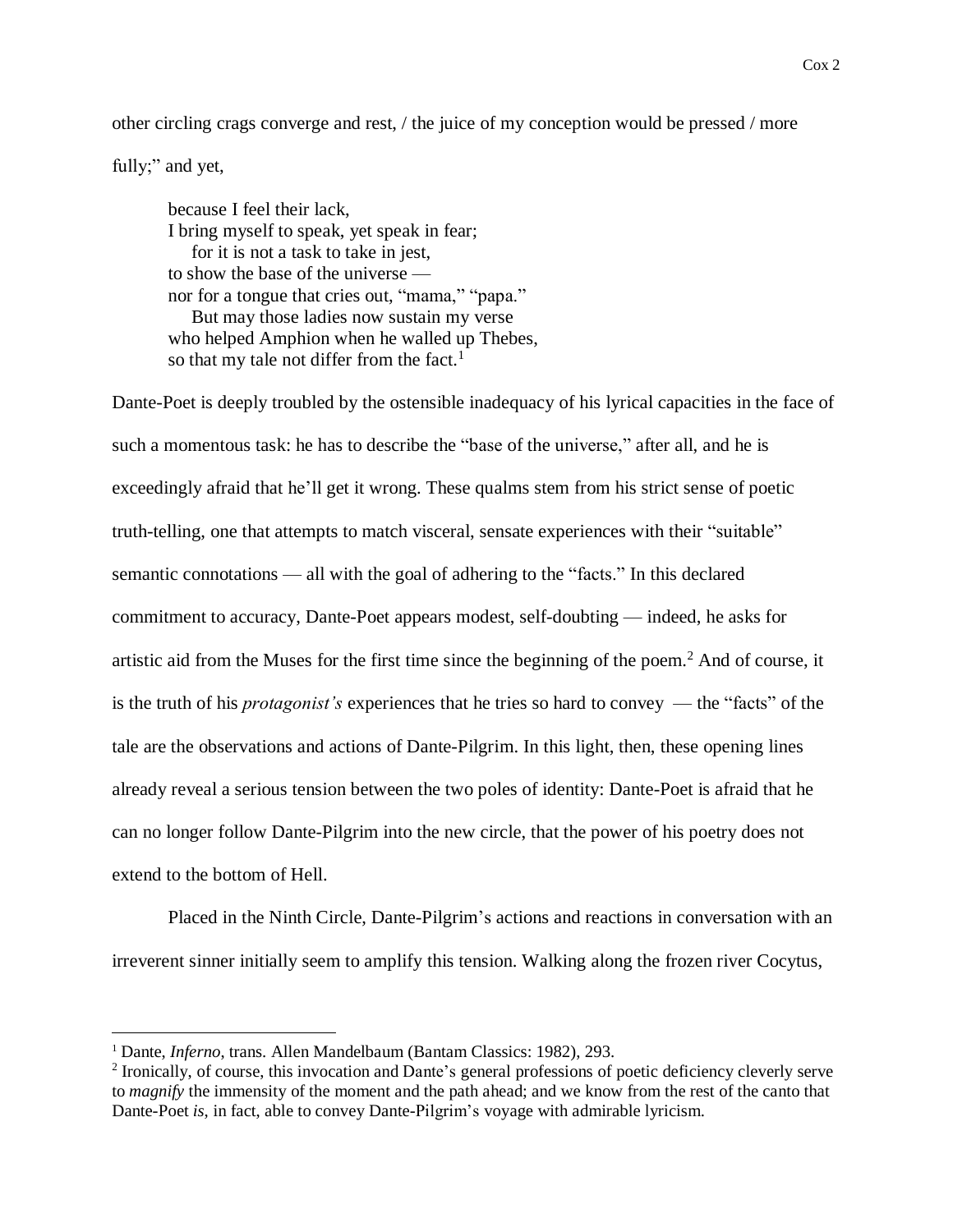Dante-Pilgrim hits a sinner's face with his foot; after the sinner complains, asking "why do you molest me?", Dante-Pilgrim addresses Virgil:

'My master, now wait here for me, that I may clear up just one doubt about him; then you can make me hurry as you will.' My guide stood fast, and I went on to ask of him who still was cursing bitterly: 'Who are you that rebukes another so? …[I] can be precious to you if you want fame… for I can set your name among my other notes.' (XXXII. 82-93)

When the sinner responds flippantly — "'I want the contrary; / so go away and do not harass me'" — Dante-Pilgrim "grab[s] him by the scruff," exclaiming "'you'll have to name yourself to me or else / you won't have even one hair left here'" and finally "'pluck[ing] from him more than one tuft'" (XXXII.97-105). At first glance, Dante-Pilgrim appears diametrically opposed in tone and instinct to the Dante-Poet of the opening lines: where Dante-Poet appeals to the authority of his artistic guides for narrative assistance, Dante-Pilgrim commands authority *over* his guide, commanding Virgil to wait and reclaiming his agency to address sinners without an introduction; where Dante-Poet seems respectful, conscientious of his foreboding literary duties, Dante-Pilgrim appears clumsy, inadequately self-aware, impatient, and *cruel*, violently ripping out the sinner's hair for his disobedience. It is no coincidence that these divergent tendencies reach their climax in the final circle of hell: Dante-Poet's fear of recounting the coming events is, of course, a direct result of the circle's sheer magnitude, and Dante-Pilgrim's propensity for individual expression has been fermenting since the *Inferno*'s first cantos. And yet, in spite of these characterological discrepancies, Dante-Pilgrim's overarching objective — to know the sinner's true name and background in order to set them among his "other notes" — is a precise corollary with Dante-Poet's urge to "tell a tale" that doesn't "differ from the fact" — poet and protagonist share the same aspiration for accurate, representational story-telling.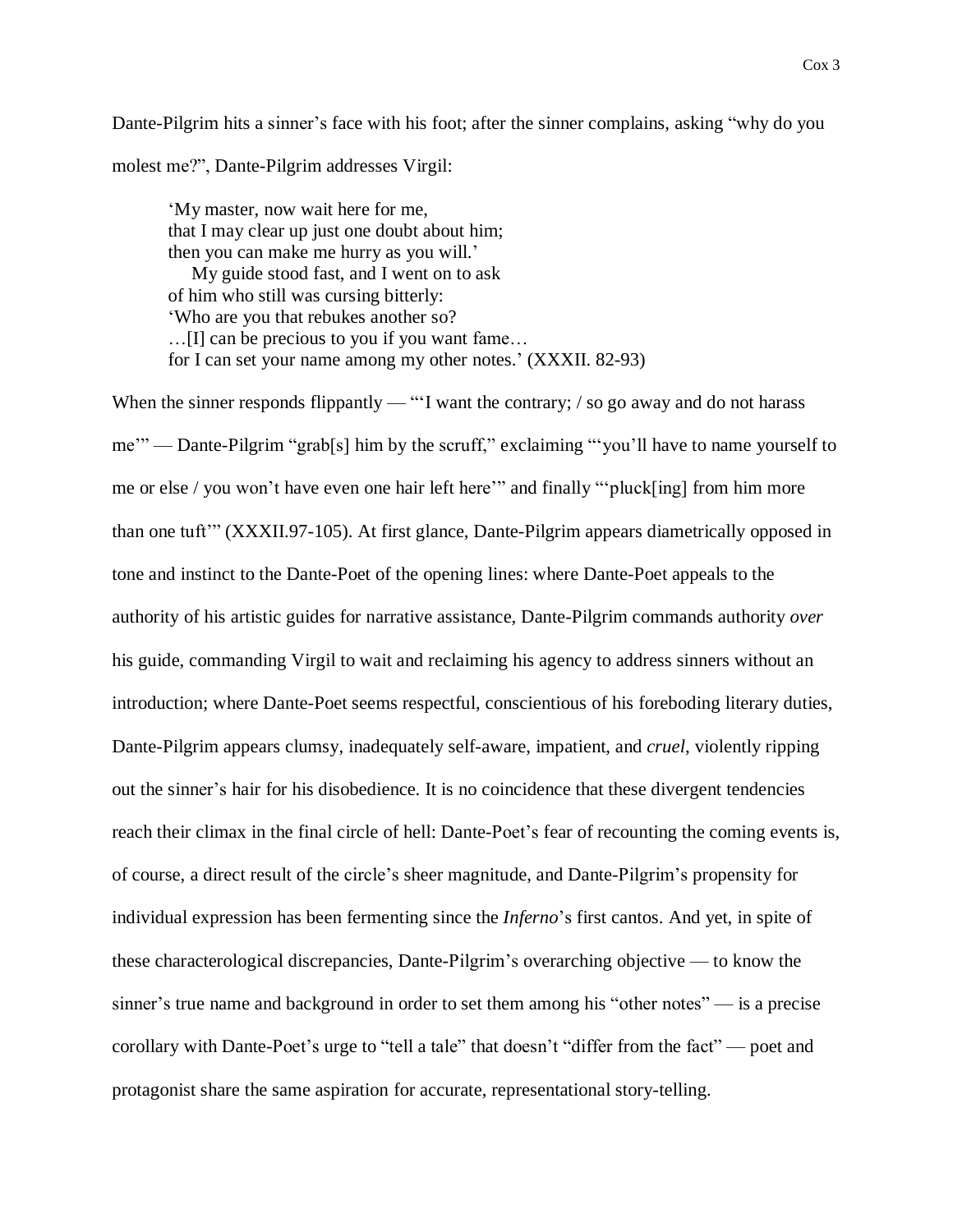This shared aspiration finally cements the link between Dante-Poet and Dante-Pilgrim in the interaction's last lines. As Dante-Pilgrim continues to pull the sinner's hair, to no avail, another sinner cries "'what is it, Bocca? / Isn't the music of your jaws enough / for you without your bark? What devil's at you?'" (XXXII.106-108). Dante-Pilgrim replies:

 'And now, I said, 'you traitor bent on evil, I do not need your talk, for I shall carry true news of you, and that will bring you shame. 'Be off,' he answered; 'tell them what you like, but don't be silent, if you make it back, about the one whose tongue was now so quick. 'I saw,' you could say, 'him of Duera.' (XXXII.109-116)

Thus, in an ingenious narrative turn, it is neither Dante-Pilgrim's violence nor his flustered invectives that grant him the information he demands, but rather a perfect, bitterly sardonic construct of *Dante-Poet*'s conception of hell: the dual betrayal of two sinners explicitly condemned for their treachery. Dante-Poet's introductory qualms of lyrical inadequacy ring hollow here: not only does he *follow* Dante-Pilgrim into this new circle, but he *saves* Dante-Pilgrim from the possibility that he might not be able to "carry true news" to the mortal world, and thereby fulfills his own mission to tell a truthful story. Whether or not the news is really "true" — that is, if the lives of these men were worthily treacherous, or if they really deserve the "shame" that Dante-Pilgrim prescribes — is (fittingly) up to Dante-Poet, but the two have successfully conveyed to their readers that these men are the Florentine nobleman Bocca degli Abati and Ghibelline leader Buoso da Duera; the rest is up to us. In this way, Dante-Poet's poetic objectives entirely subsume the narrative drive of Dante-Pilgrim's journey.

While it is easy to assume that the *Inferno* is inherently didactic, concerned with strict moral boundaries and codified delineations of sin, the poem's genius in fact lies in its ambiguity: Dante continually asks us to question the placement and treatment of sinners, to find for